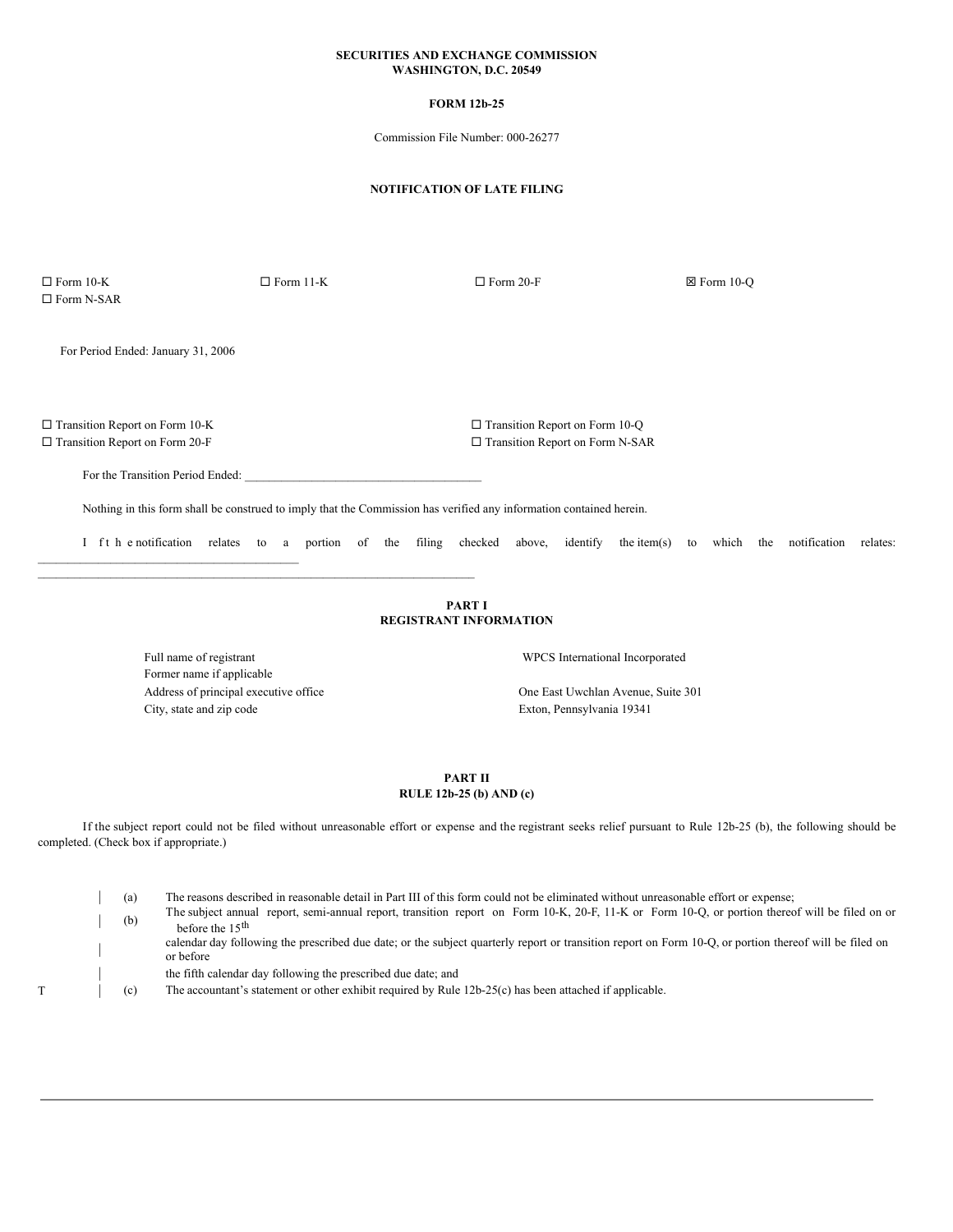#### **PART III NARRATIVE**

State below in reasonable detail the reasons why Form 10-K, 11-K, 20-F, 10-Q, N-SAR or the transition report portion thereof could not be filed within the prescribed time period.

The registrant is currently assessing the implications of accounting pronouncement EITF 00-19 which addresses the accounting treatment of outstanding warrants and related registration rights agreements. Based on evolving interpretations of the accounting pronouncement, the registrant is determining if a non-cash charge and a redistribution of shareholders' equity to temporary (mezzanine) equity and warrant liability is required as of and for the nine months ended January 31, 2006. The registrant undertakes the responsibility to file such quarterly report no later than five days after its original due date.

#### **PART IV OTHER INFORMATION**

(1) Name and telephone number of person to contact in regard to this notification

# Joseph Heater (610) 903-0400 (Name) (Area Code) (Telephone Number)

(2) Have all other periodic reports required under Section 13 or 15(d) of the Securities Exchange Act of 1934 or Section 30 of the Investment Company Act of 1940 during the preceding 12 months or for such shorter period that the registrant was required to file such report(s) been filed? If the answer is no, identify report(s).

#### $T$  Yes  $\Box$  No

(3) Is it anticipated that any significant change in results of operations from the corresponding period for the last fiscal year will be reflected by the earnings statements to be included in the subject report or portion thereof?

#### T Yes  $\square$  No

If so: attach an explanation of the anticipated change, both narratively and quantitatively, and, if appropriate, state the reasons why a reasonable estimate of the results cannot be made.

As discussed in Part III above, the registrant is reviewing the accounting treatment of outstanding warrants and related registration rights agreements under accounting pronouncement EITF 00-19. As the registrant has not completed its review of the accounting treatment and determined what changes, if any, are required to be made, no estimate can be made of any anticipated changes at this time.